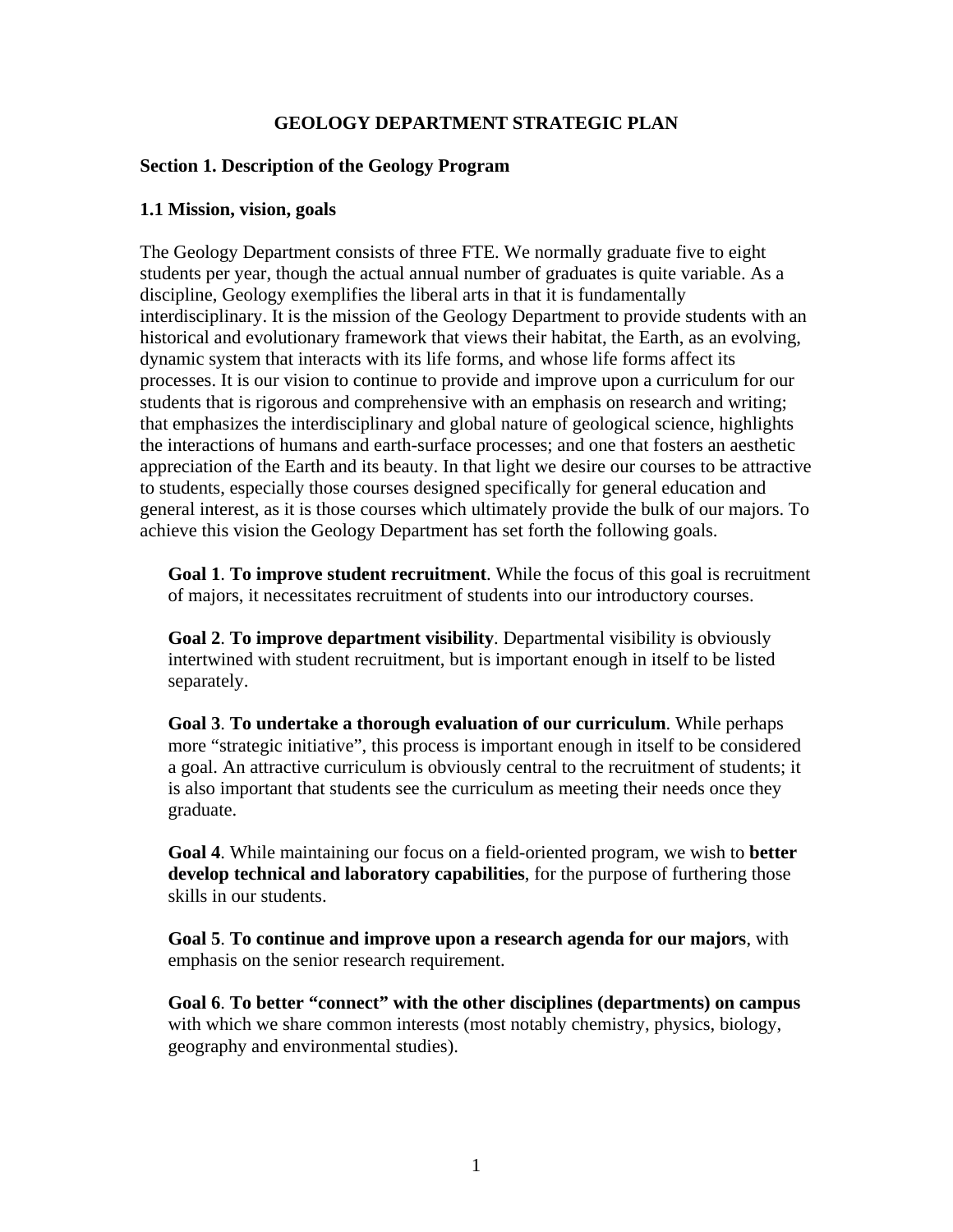**Goal 7**. To develop better **communication and cooperation with other nearby geology programs**.

**Goal 8**. To upgrade communication with our alumni, and **develop an alumni network.** 

**Goal 9**. To foster **public interest** in geology and related geosciences.

# **1.2 Programs**

The Geology Department offers a geology major and minor. We are an integral part of the Earth Science Teaching major, and also contribute courses to the Environmental Studies major. We also contribute courses to NASP, FTS, and occasionally to Curriculum II.

# **1.3 Support Relationships**

The Geology Department relies on the other departments of science and mathematics, as geology students (majors) are required to take courses in chemistry and mathematics (calculus), and commonly take courses in physics and biology. Many geology students also take courses in geography (especially GIS). The Library provides access to resources for both students and staff, for both classroom activities and research. We rely on its staff to provide guidance to students as they pursue research activities and for help in accessing materials (many of which are not on campus). The Kendall Center offers support for teaching and research activity and for other forms of professional development. The Advising Center offers support to students (especially FTS), and help with faculty advising. The Career Center offers career information and guidance for our students.

# **Section 2. Strategic Review**

The Geology Department completed an external (ten year) review two years ago. Because much of that review concerned more immediate staffing and administrative issues, our longer range plans were not addressed in the detail we would have preferred. And from a planning perspective, because the past two years were largely spent getting our "team" in place, this plan is more focused on the short to intermediate term.

**Strengths**: Our greatest strengths are our faculty (including the addition of Julie Bartley to begin next fall) and our students. These strengths are manifested in our student research program, the historical acceptance of our students (over 50%) into graduate programs and generally good working relationships/rapport with our students. The Johnson/Youngquist endowment developed to support student research can also be considered a supporting strength.

**Weaknesses.** Our primary weakness is our "smallness". We are caught in a "chicken and egg" situation where our small department size hampers our ability to recruit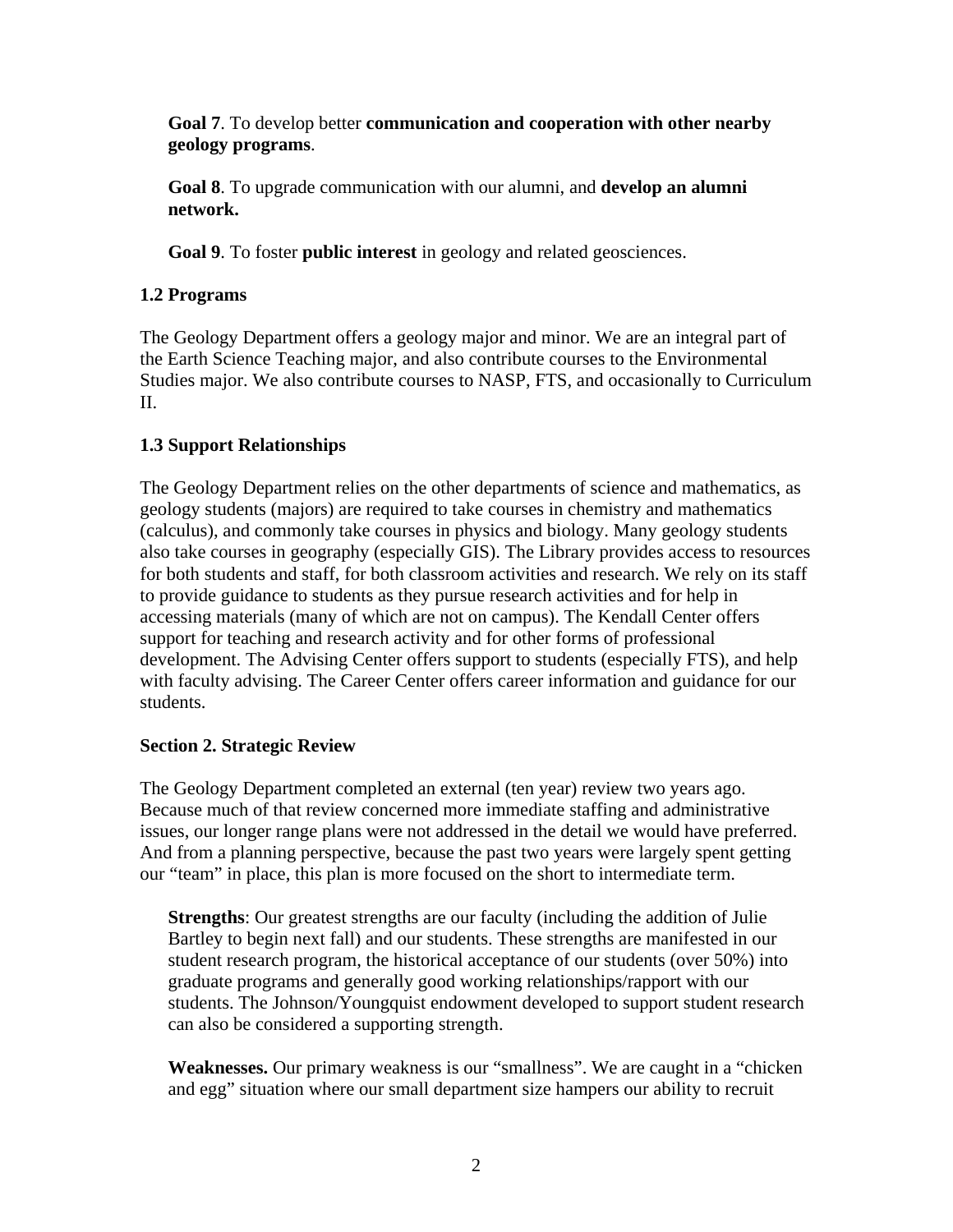students (see below), and because we have a relatively small number of students, we cannot grow the department. We lack modern instrumentation and some of our laboratory spaces are outmoded. We have been somewhat behind in embracing technology. Turnover in staffing in recent years has hampered our ability to plan.

**Opportunities.** Among opportunities for us, are an expected increasing demand for professionals in the geological sciences, a result of increasing demand for raw materials from rising standards of living in previously underdeveloped nations (like China and India), coupled with expected retirements from the workforce by 50% over the next ten years. Increasing societal awareness of environmental issues also bodes well for demand for geological professionals.

**Challenges.** In spite of the expected increasing demand for the geological profession, our greatest challenge has been (and likely will continue to be) attracting students to geology (see below). We are also challenged somewhat by our competing peer institutions who by and large have better facilities and larger staffs. The current economic situation will likely pose short term challenges, particularly for the procurement of funds for equipment and instrumentation needed to upgrade our program, and will likely limit the availability of grants needed to pursue our own research projects.

## **2.2 Barriers**

The greatest obstacle for us is the fact students coming to Gustavus (or elsewhere for that matter) have limited knowledge or background of/in the geological sciences, and what rudimentary background they might have was obtained in middle school. Students are largely unaware of career opportunities that exist. Thus our ability to attract students falls solely on our introductory courses, and our ability to offer a variety of these courses is limited by our staffing. This problem is exacerbated at Gustavus by a meager natural science general education requirement (especially in light of the fact that a significant proportion of incoming students already take biology, chemistry, or physics).

As described our small department size hampers our ability to recruit students by limiting the numbers (and variety) of introductory courses that we can offer. It also naturally limits our budget, which has resulted in our relative lack of modern equipment and instrumentation. Staffing issues (such as retirements, resignations, sabbaticals, etc.) will obviously have a disproportionate effect on small departments.

Another barrier for us concerning general course enrollments is the reality that nonscience students rarely take additional science courses outside of their basic requirement (especially if January Term is not included in this assessment). A readdress of the general "science" requirement could perhaps help us with enrollment issues.

Flat-lined budgets, and lack of "pooling" of equipment (and repair) lines (among other science departments) and the lack of ability to carry over unused budget lines makes it difficult to purchase, maintain, and repair expensive equipment.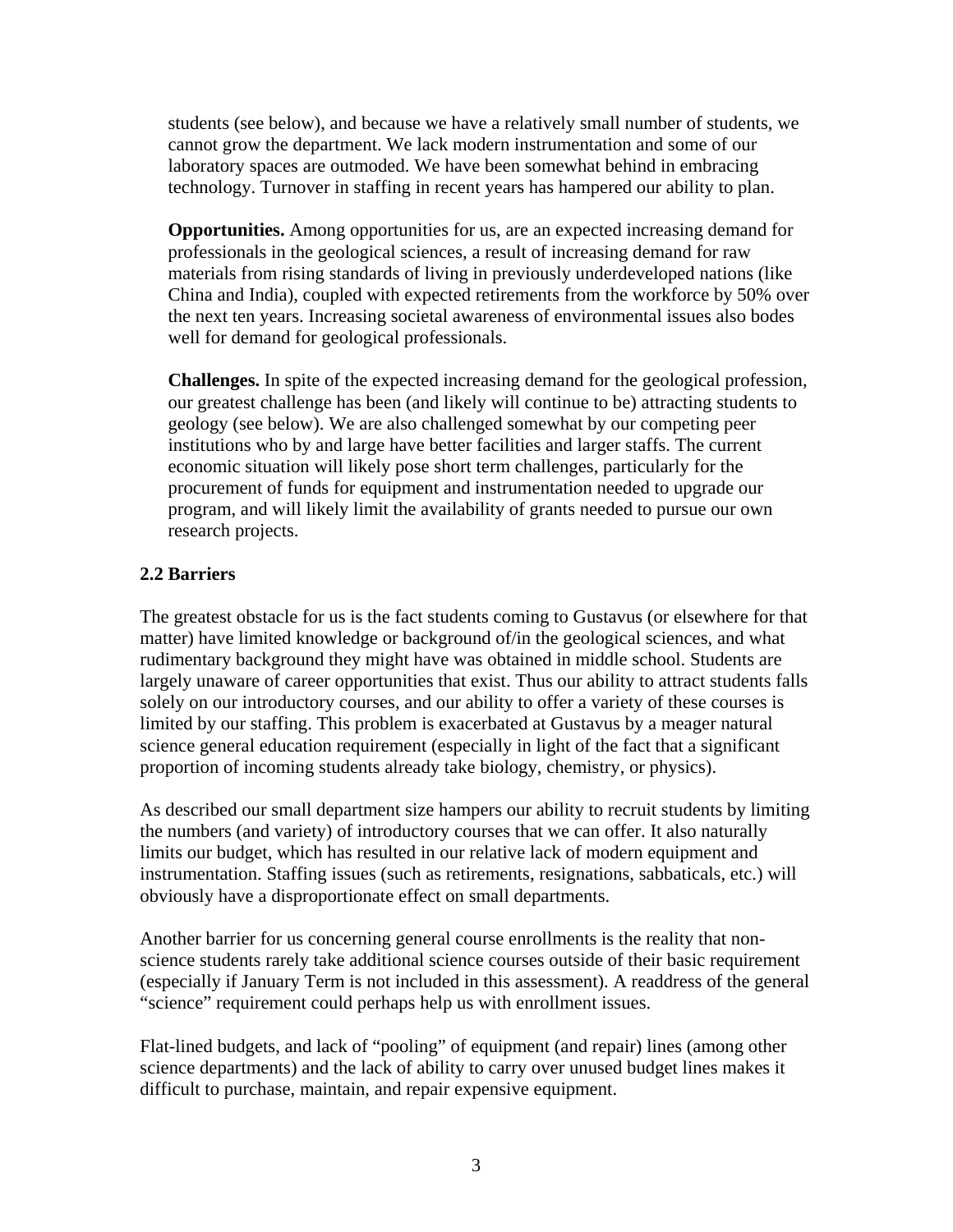Lack of technical support, specifically with electronic and computer expertise on sophisticated instrumentation, has negatively affected our desire to acquire such instrumentation, ultimately affecting both our research capabilities and our ability to bring modern instrumentation into our classroom. Though we have not required GTS support outside of basic services, it is likely that we will need such services in the future.

Another barrier that affects our research capability (for both faculty and students) is our relatively limited library resource, especially our relative lack of online resources. Inability for students (especially) to obtain research materials in a timely fashion both affects their coursework and also their research projects.

## **Section 3. Strategic Initiatives and Recommendations**

## **3.1 Initiatives**

## *Goal 1. To improve student recruitment.*

Strategic Initiative 1.1. To undertake a curriculum review (see Goal #2). Here the focus will be on review of our introductory course(s), with a focus on what best will both serve the needs of General Education, as well as being attractive to students.

Strategic Initiative 1.2. To work more closely with admissions to find ways to identify and target prospective students.

Strategic Initiative 1.3. To upgrade the departmental webpage, with focus on information (especially career information) that might aid students in their major/career choice(s).

Strategic Initiative 1.4. To regularize and promote a field program (such as January Term and spring break opportunities), as these opportunities are especially useful for recruitment of students into the geology program.

Strategic Initiative 1.5. To better promote the "Geoclub" (student organization) and to help students develop a program of activities. (This is needs to be a student-based initiative—with encouragement from faculty.)

Strategic Initiative 1.6. To develop a more regularized program of bringing outside speakers to the department.

Strategic Initiative 1.7. To develop an outreach program to local high schools that helps promote geology (possibly with a community service component for our students).

## *Goal 2. To improve department visibility.*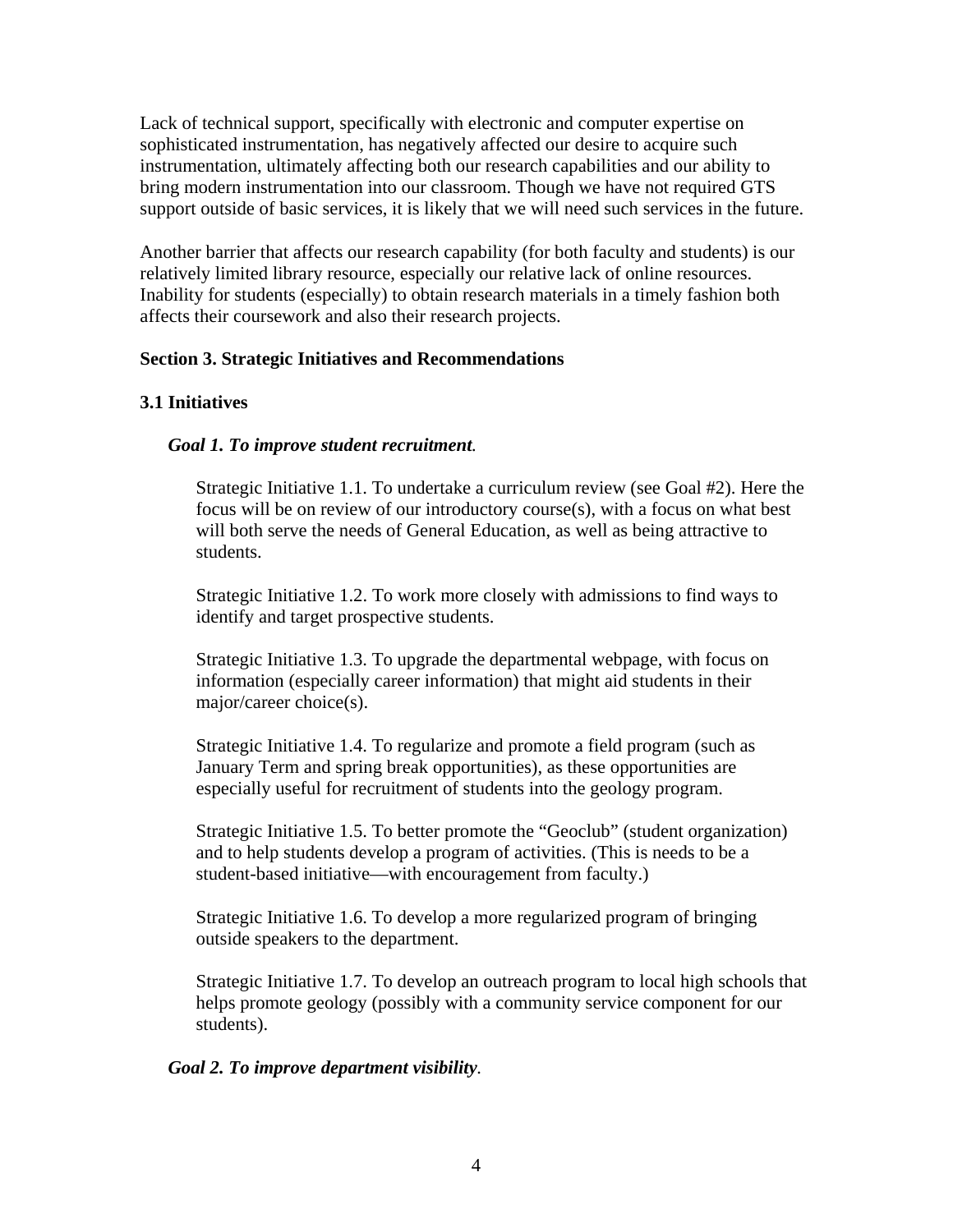Because many of these initiatives should in effect increase department visibility they won't be repeated here.

### *Goal 3. To undertake a thorough evaluation of our curriculum.*

Strategic Initiative 3.1. To evaluate the curriculum for our major offerings in order to provide our students with the best tools for success after graduation. Focus of the review will be on better integrating courses within the major, and to ensure that our students are developing necessary skills. We will also look to developing a stronger "inquiry-based"/problem solving approach in our courses.

Strategic Initiative 3.2. To evaluate our introductory offerings, and perhaps develop new offerings, in order to serve the modern needs of non-science students and also to serve the needs of the General Education program at Gustavus. These courses must necessarily be attractive and stimulating to students, as we must attract students for our upper level courses from these courses. (see also initiative 1.1)

Strategic Initiative 3.3. To foster an interdisciplinary approach to solving geological problems.

Strategic Initiative 3.4. Continue to promote a research agenda, with emphasis on the senior thesis (see .

### *Goal 4. Develop technical and analytical capabilities.*

Strategic Initiative 4.1. Coupled with initiative 3.2 we need to evaluate technical needs our students.

Strategic Initiative 4.2. Embark on a plan to acquire needed technology and instrumentation.

Strategic Initiative 4.3. Evaluate our laboratory facilities, and carry out any redesign of spaces where necessary.

#### *Goal 5. To continue and improve upon a research agenda for our majors*.

Strategic Initiative 5.1. To evaluate the senior research component of the major with the goal of better facilitating (and structuring) the student research activity, to make for a more rewarding experience for our students (also part of initiative 3.1).

Strategic Initiative 5.2. To foster development of problem-solving skills by incorporating "research" components into our courses, leading to a culmination with the senior thesis.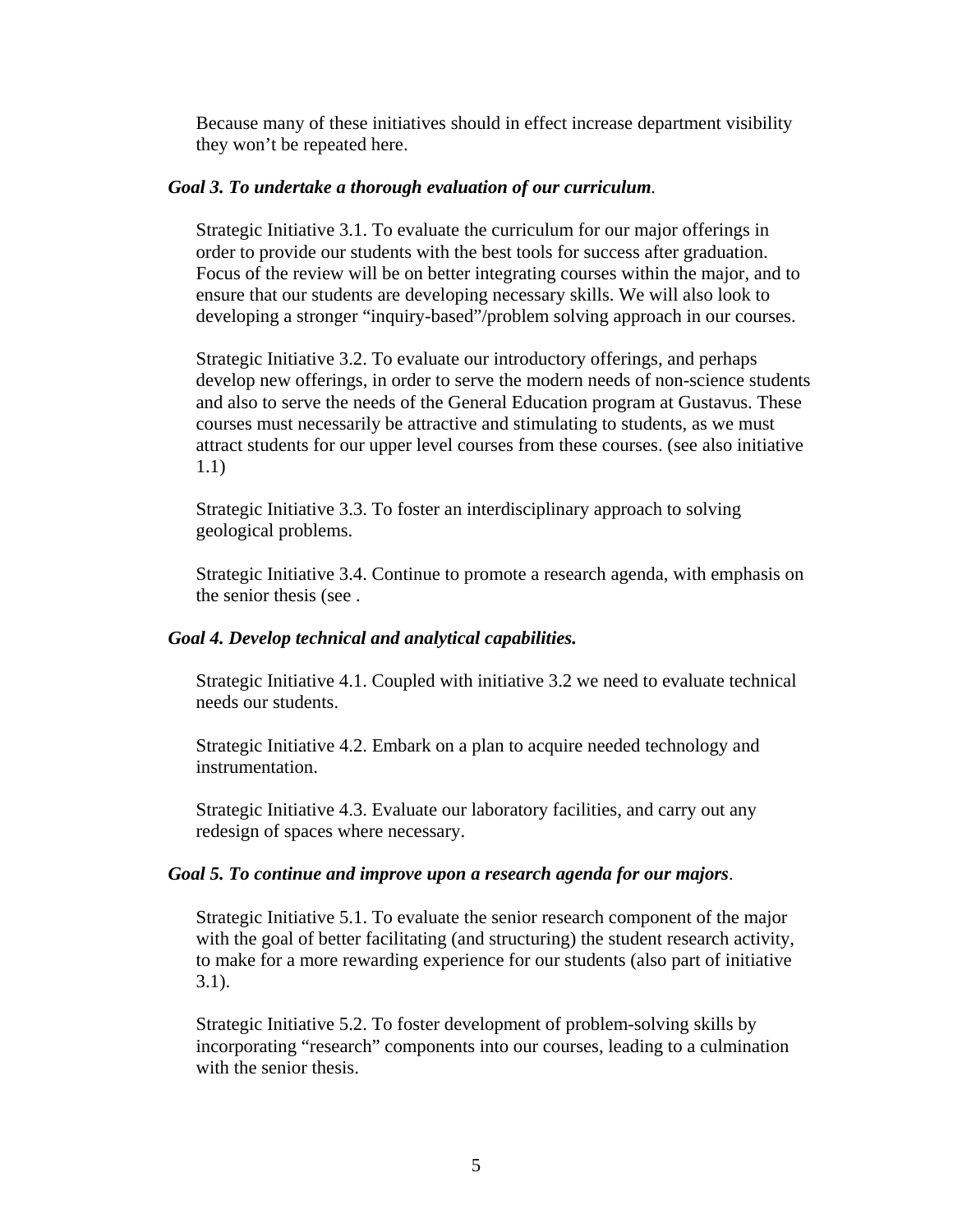Strategic Initiative 5.3. To identify and seek funding for faculty research that also promotes student research (e.g. REU).

Strategic Initiative 5.4. To identify and promote off campus research opportunities for our students. (e.g. REU).

### *Goal 6. To better "connect" with the other science disciplines*.

Strategic Initiative 6.1. To encourage and initiate conversations concerning communal interests; for example acquisition of instrumentation that might be useful to other departments (e.g. SEM), technical support, or discussion of curricular concerns that might have impact across disciplines.

## *Goal 7. To develop better communication and cooperation with nearby geology programs.*

Strategic Initiative 7.1. To continue discussions with geology faculty at MSU we have begun concerning cooperation between our faculties, including perhaps programmatic cooperation.

Strategic Initiative 7.2. To develop better lines of communication and potential for cooperation and collaboration with our colleagues at Carleton, Macalester, St, Thomas, and perhaps the U of M. An example might be coordination of field trips.

### *Goal 8. To develop an alumni network.*

Strategic Initiative 8.1. To consider the development of an "alumni advisory board", whom we can then use to consult for advice on departmental planning. (A model might be that of Augustana College).

Strategic Initiative 8.2. To develop an active communication device (such as an email listserv or blog) that can be used to facilitate communication between alumni and ourselves (e.g. for job announcements), and communication among our alumni.

#### *Goal 9. To promote public interest and education in the geosciences.*

Strategic Initiative 9.1. To make a conscious effort to become involved in public events/activities that might involve some aspect of earth science.

Strategic Initiative 9.2. To update and upgrade the Chester O. Johnson Geology Museum, to make it more educational in focus, with the goal of attracting more visitors.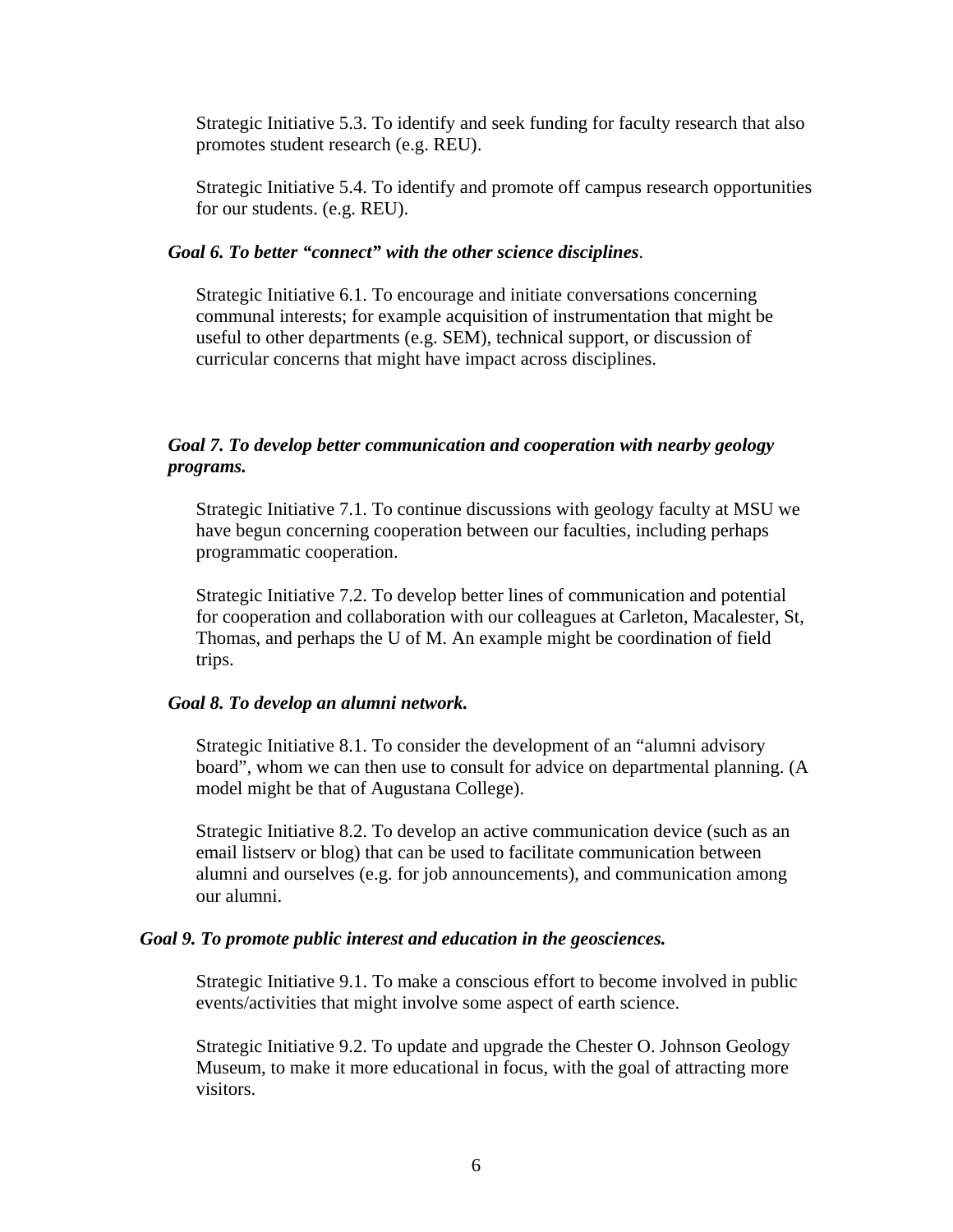### **3.2 Recommendations**

### *Goal 1*

Recommendation 1.1. Review of the general education requirement for natural science, with the goal of strengthening that requirement. While the more important goal is to fill society's need for a better science understanding, a stronger science requirement would likely improve our enrollments especially in general education courses.

### *Goal 4*

Recommendation 4.1. Hire of a technician to be shared among science departments for the purpose of working with and maintaining instrumentation. This position should include some teaching duties (of the instrumentation).

Recommendation 4.2. Pooling of budget lines for acquisition and maintenance of equipment/instrumentation (among science departments).

### *Goal 6*

Recommendation 6.1. Establishment of a more formal mechanism to facilitate these discussions (e.g. regularized meetings of science dept. chairs)

## **Section 4. Assessment**

### *Goal 1*.

Whether or not we have achieved Goal 1, should be indicated by our enrollment numbers.

### *Goal 2*.

Assessment of Goal #2 is a little more nebulous. Increase in enrollments will likely indicate increased visibility (at least among students). Achievement of our other goals should also be an indication that we have increased our visibility. Ongoing success in obtaining grants (both external and internal) and the publication of our research should indicate external visibility.

## *Goal 3*.

Any revisions of our curriculum and our individual courses should demonstrate Goal 3.